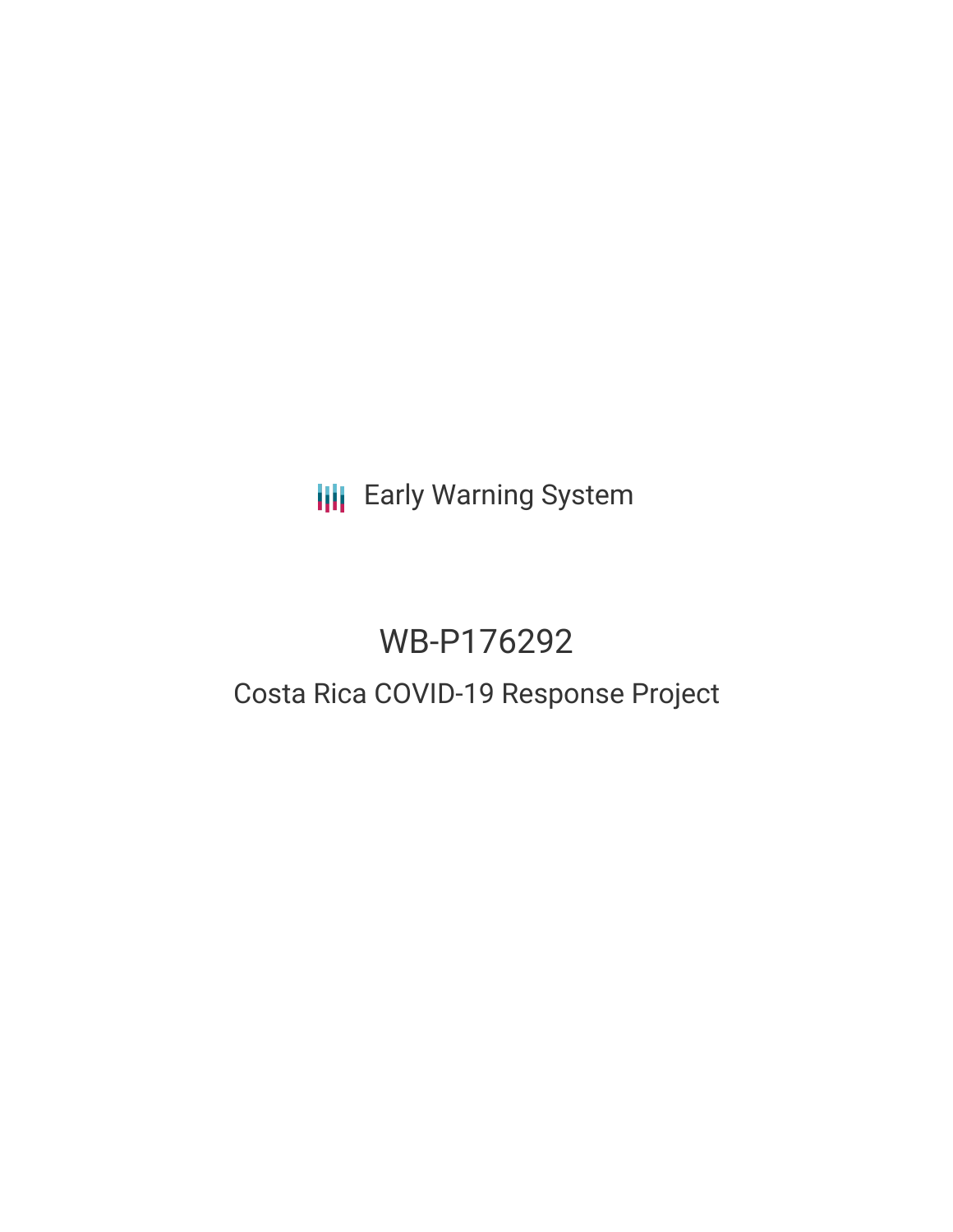

#### **Quick Facts**

| <b>Countries</b>               | Costa Rica                  |
|--------------------------------|-----------------------------|
| <b>Financial Institutions</b>  | World Bank (WB)             |
| <b>Status</b>                  | Proposed                    |
| <b>Bank Risk Rating</b>        | U                           |
| <b>Borrower</b>                | Government of Costa Rica    |
| <b>Sectors</b>                 | <b>Education and Health</b> |
| <b>Investment Type(s)</b>      | Loan                        |
| <b>Investment Amount (USD)</b> | \$70.00 million             |
| <b>Loan Amount (USD)</b>       | \$70.00 million             |
| <b>Project Cost (USD)</b>      | \$70.00 million             |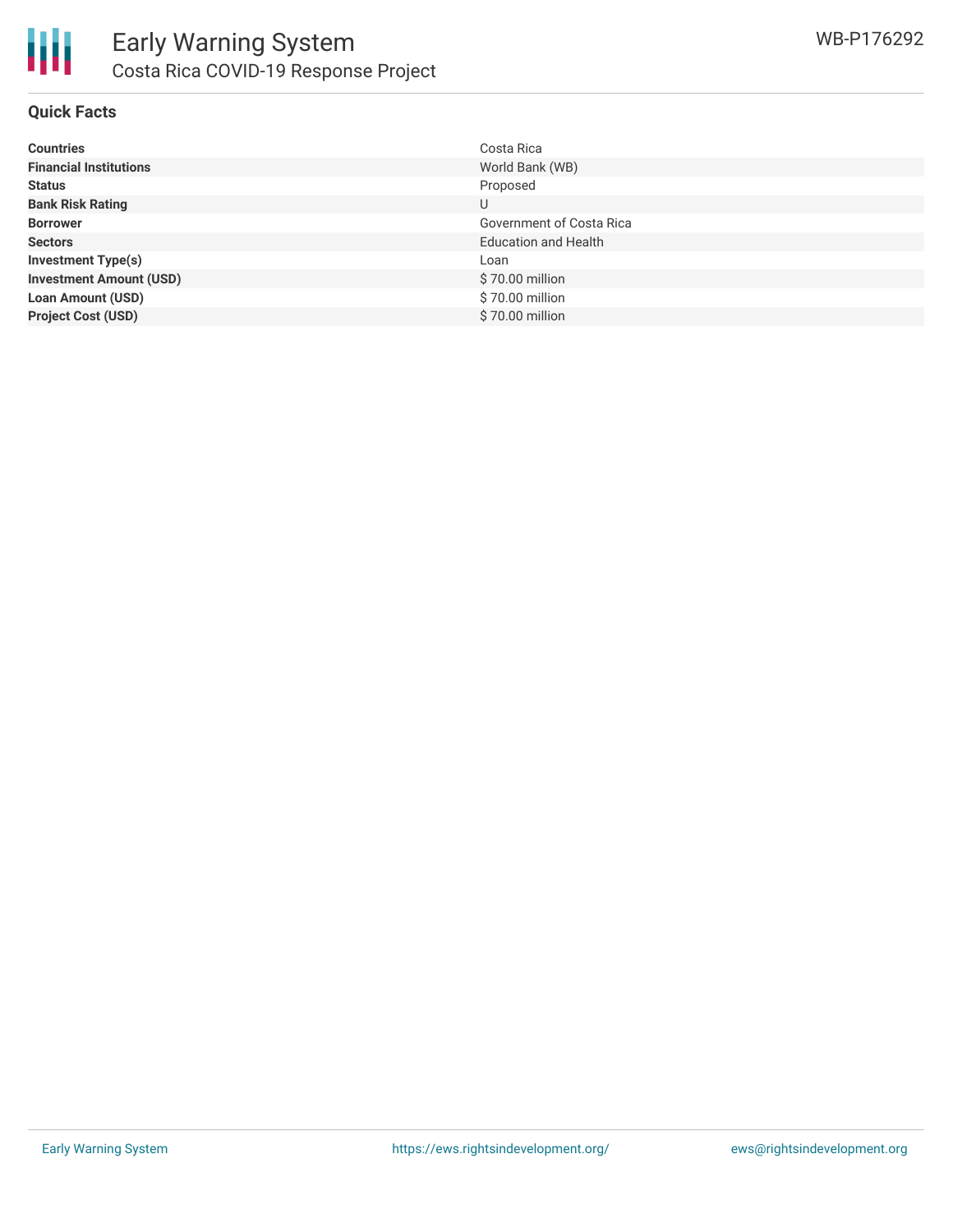

### **Project Description**

The project information is not available as of this writing.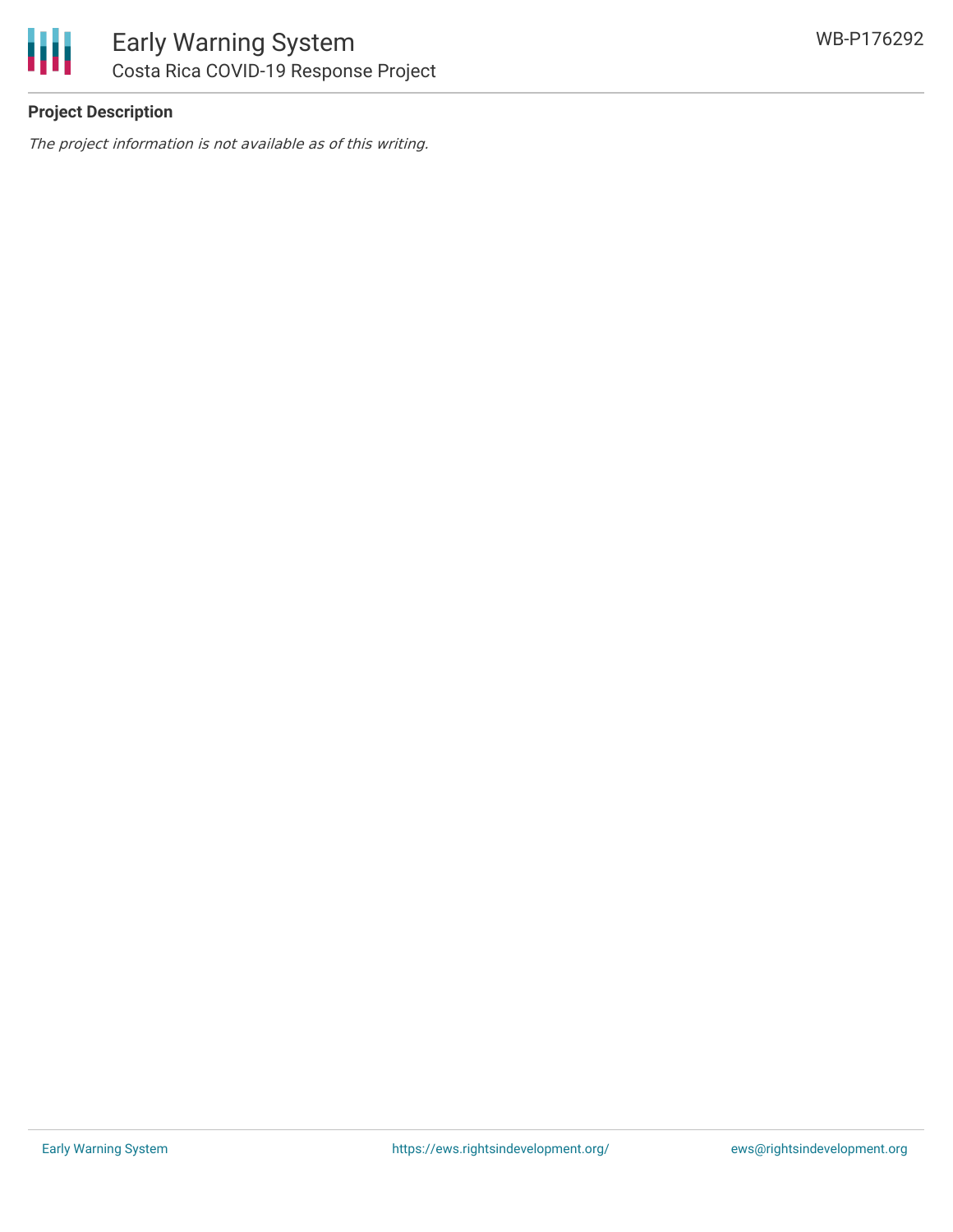#### **Investment Description**

World Bank (WB)

The investment type was not available at the moment of the snapshot.